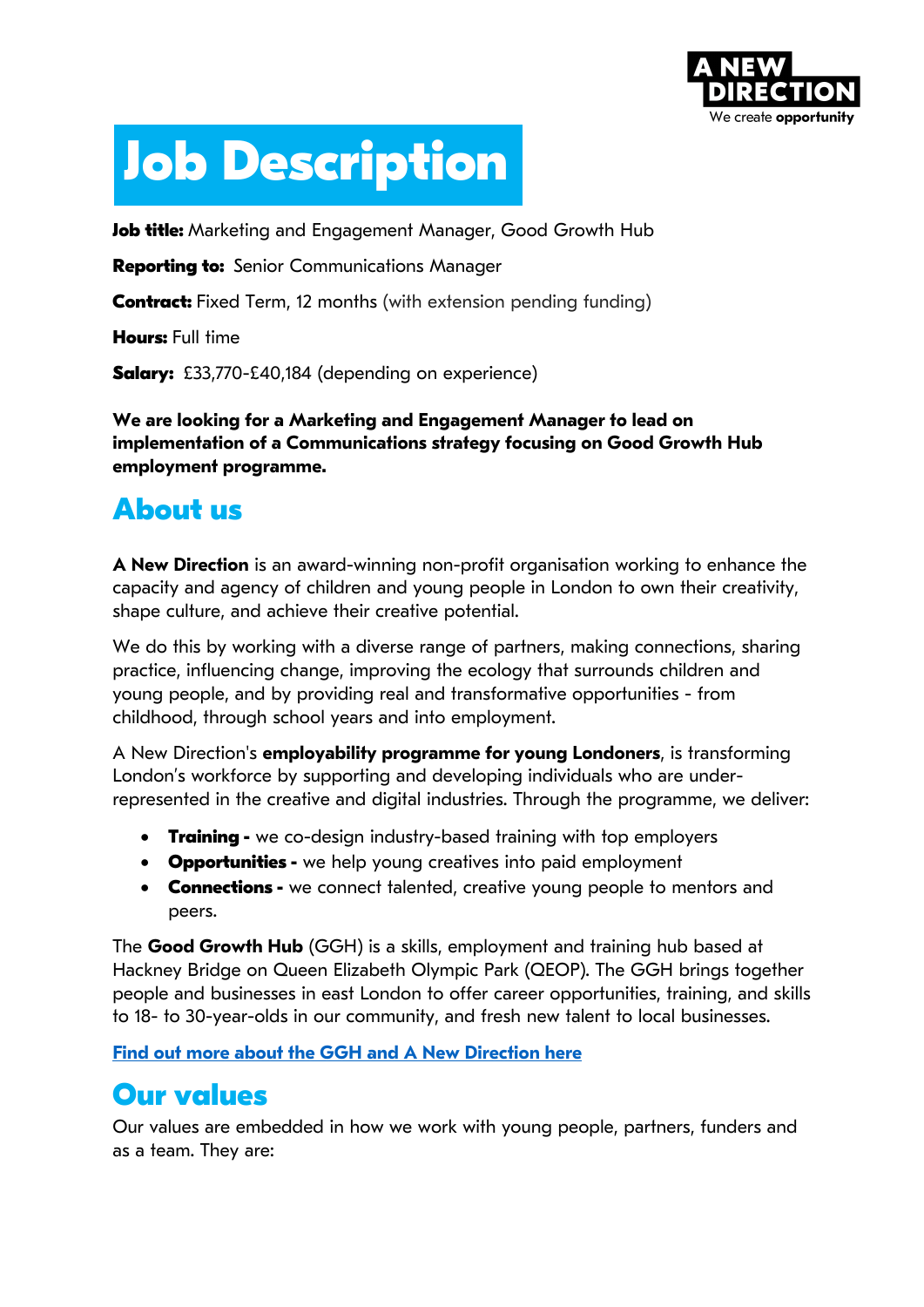

**Find out more about our values here: http://www.anewdirection.org.uk/values**

## **About the role**

We are looking for a **Marketing and Engagement Manager** to develop and implement the Communications strategy for our employment and skills programme – with a particular focus on raising the profile of the Good Growth Hub (GGH) in east London.

Many of our programmes are delivered through the GGH, and we aim to communicate the experiences, impact, and outcomes of those who experience them, and use this to extend our reach deeper into communities in order to engage more local people in these opportunities.

We are passionately working to make a difference to the lives and opportunities of creative and diverse young people, and influencing change within the cultural, creative, and digital industries.

Our programme is wide and ambitions, and we are looking for a talented and enthusiastic individual with the motivation to help us grow and reach new young people and partners and raise the profile of our work.

We need a dynamic, enthusiastic, and hands-on individual who demonstrates initiative and can contribute to our employment and skills strategy. We want to find ways to tell our story most effectively, make connections, build networks, raise our profile, and build our reputation with partners, funders, as well as our audience of creative and local young people looking for work, training and opportunities.

We need someone with strong B2B, charity or creative sector communications experience, who is values driven, identifies with our ethos, and can work collaboratively within a small and busy programme team who are delivering complex programmes with multiple stakeholders, partners, and funders.

Line managed within our Communications team, the post-holder will be an integral part of the Employment and Skills team, collaborating with communications and programme colleagues across the organisation, connecting and planning within the wider context of the charity's work.

### **Key responsibilities**

**Strategy and planning** - to develop and implement communications and marketing strategies for A New Direction's employment and skills programmes, and the Good Growth Hub, raising profile, reaching into communities and co-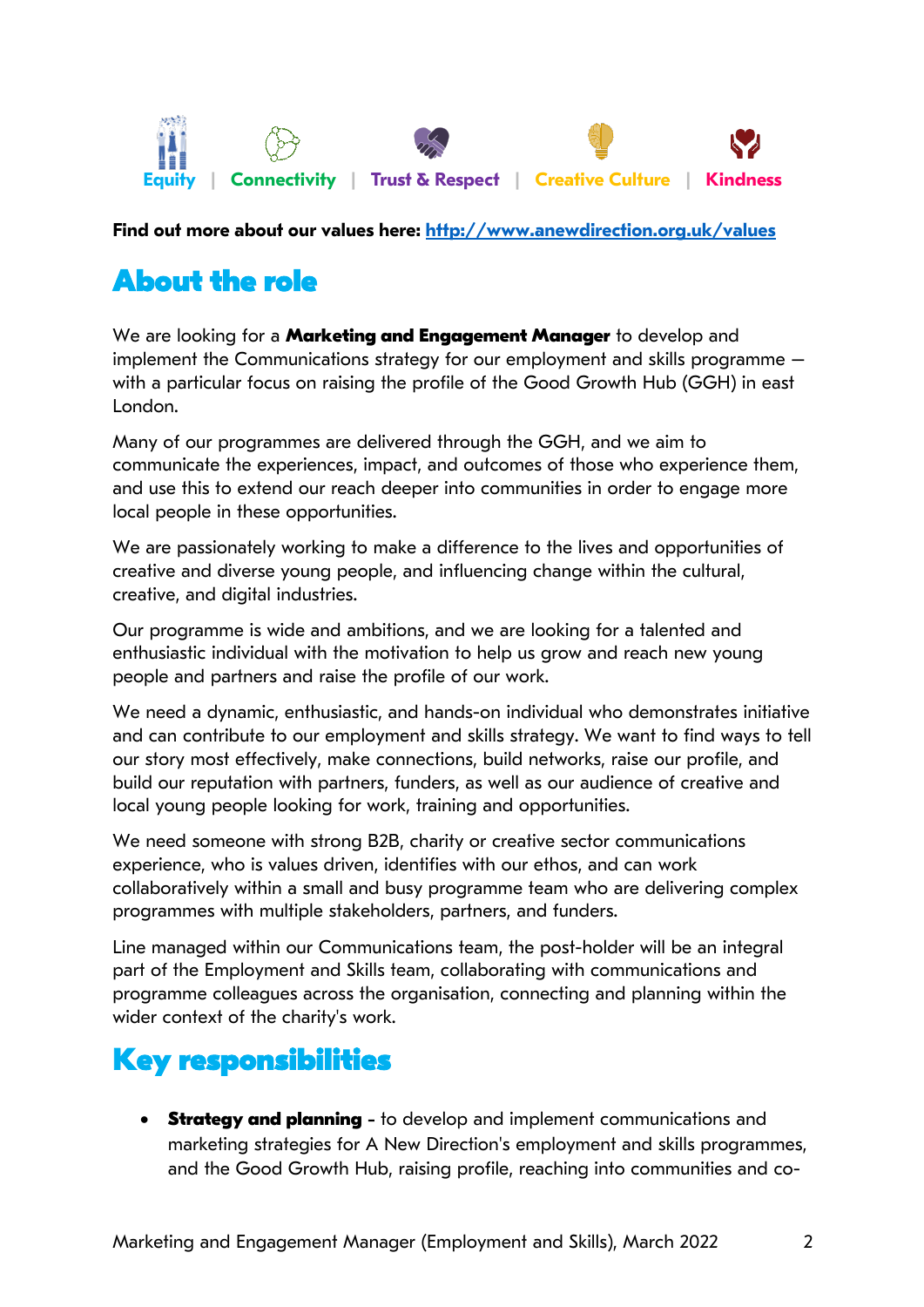ordinating activity across a complex range of programmes with multiple stakeholders, partners and funders

- **Programme recruitment and outreach –** to support programme and outreach colleagues to reach their targets, by overseeing and implementing specific, target driven marketing and outreach campaigns to advertise and recruit local young people on to our training programmes, through a synchronised mix of ecomms, social media, press, marketing, community outreach, partner working and referrals, networking and other tactics.
- **Brand development** to build on and establish the Good Growth Hub brand, developing clear narrative and consistent messaging, developing tone of voice, and adherence to brand and visual guidelines.
- **Content creation –** to lead on the commissioning of all marketing materials and creative assets – from design and social media assets, partner packs, photography, audio and film, blogs and web content designed to showcase our work, and the work of our young people, alumni, employers and partners
- **Web content and development** to lead, plan and manage website content and for the employment and skills programme – across A New Direction's website, the Create Jobs Community Platform, and importantly managing the Good Growth Hub website - working with the Senior Communications Manager, wider comms team and external web agencies and developers to progress, improve and update our online platforms.
- **Social Media** to continue to build on and engage relevant audiences through existing social channels, e.g. Instagram, twitter and LinkedIn  $-$  coordinating cross-channel campaigns and overseeing paid promotion in order to engage and recruit local young people on to our programmes. To be abreast of new social channels and be an early adopter for emerging trends that will increase A New Direction and Good Growth Hub audiences.
- **Ecommunications** to plan and co-ordinate regular, targeting ecomms campaigns to segmented audiences, increasing sign-ups and click through rates to drive engagement for both A New Direction's Employment and Skills newsletter, and the Good Growth Hub newsletter.
- **Community Building** to work closely with the Community Manager for the Good Growth Hub to develop and mobilise the local community in East London. To coordinate a network building strategy that ensure that the Good Growth Hub communications strategy grows our audience to reach a broader range of local residents. This will include working collaboratively to ensure we build relationships with community partners, local authority employment brokerage agencies, Jobcentre Plus as well as with our community of young people within our alumni, bringing life to our Community Platform, and identifying opportunities to work in partnership with, or commission work by creative young people – generating content that can be used to profile our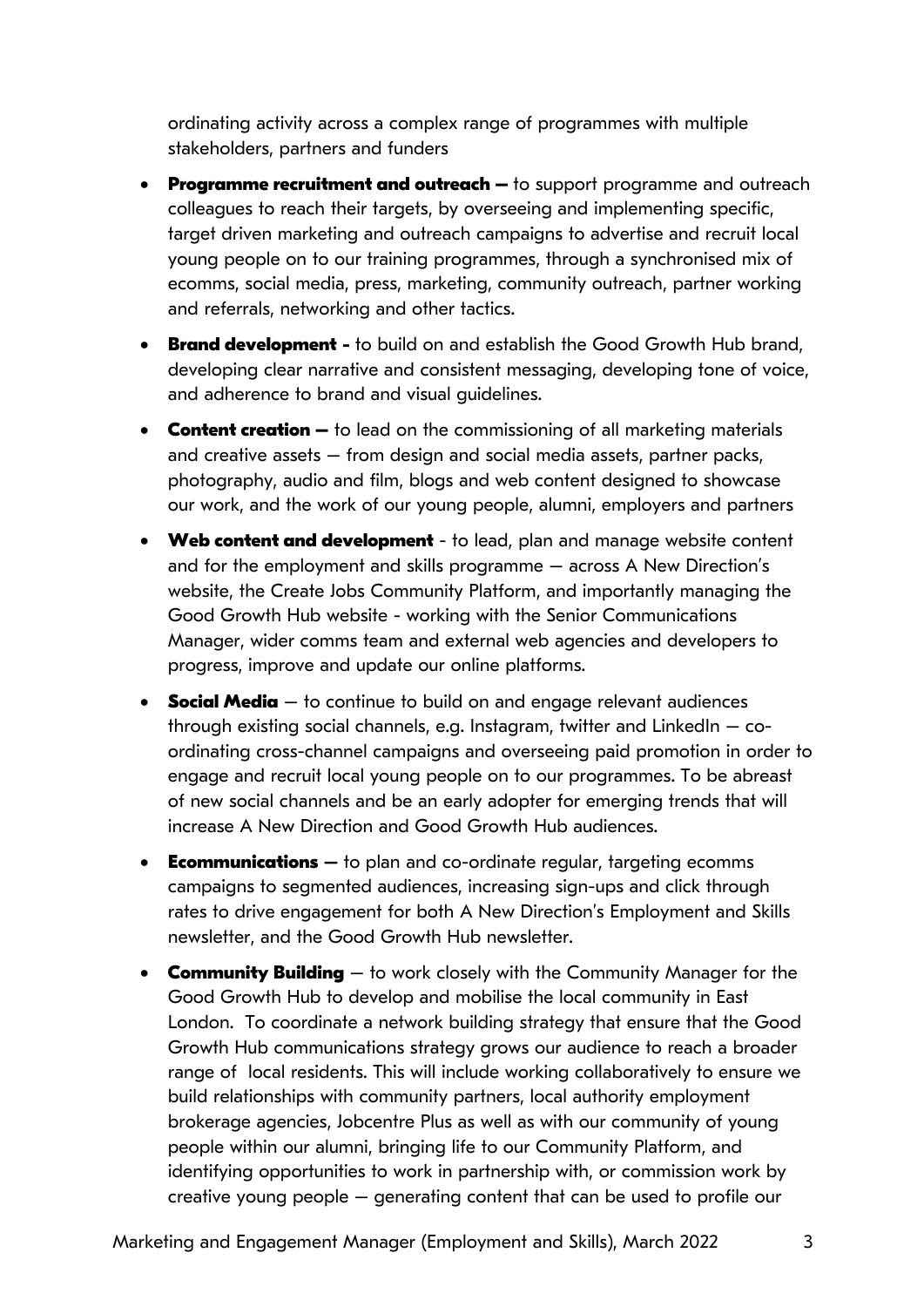(and their) work, and promote the Good Growth Hub and our other programmes

- **Partner engagement**  to build connections and opportunities to partner with employers and community partners and agencies working with and for the benefit of young people.
- **Press / PR** working with partner agencies and A New Direction's Senior Communications Manager to increase A New Direction's PR output, to complement relationships with national, local and trade media and broadcast, bloggers, influences and networks to increase our media coverage and raise our profile, and that of the Good Growth Hub.
- **Business development** to support both the business planning and fundraising goals of the employment team as well as the wider organisation, working with the Senior Communications Manager to feed into a cohesive approach to communications across A New Direction
- **Internal Communications** working with colleagues to promote our values and organisational culture, increase information flow and sharing updates across the team, ensuring a consistency of messaging and feeding into the overarching narrative of the organisation.
- **Managing agencies and suppliers** to work with freelancers and external suppliers, including designers, printers, and web developers to develop marketing materials that adhere to the brand and visual identity. Also producing branded materials in-house as required.
- **External relations** To represent A New Direction's employment team externally, attending meetings, developing and delivering pitches, and networking at events and conferences.
- **Impact** to prepare communications reports, including impact reporting, web and social media analytics, press and media monitoring, as well as evaluation on communications-led stakeholder events.
- **Data and compliance** to manage our image and film bank, ensuring and tracking consent and IP relevant information in line with GDPR.
- **Finances** to monitor the effective use of budgets across the programme, and work with the finance team to process contracts and purchase orders
- **Line management** to line manage and support the Communications Officer

This is a description of the role as currently presented. The role and responsibilities are subject to change through scheduled review and discussion with the post holder.

All staff must ensure A New Direction's policies and procedures are adhered to, including safeguarding and health and safety.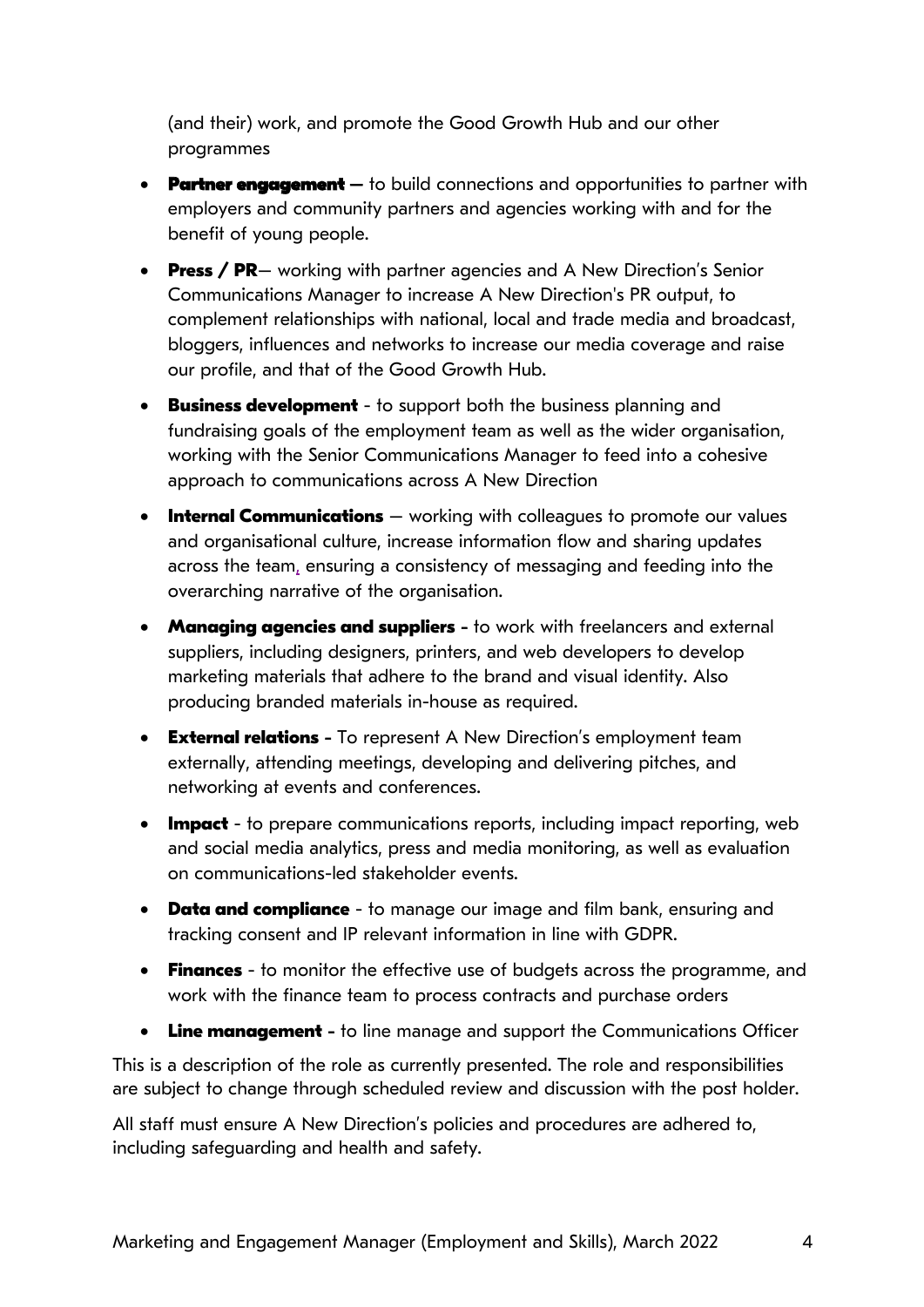## **Person specification**

#### **We aim to provide a supportive and challenging work environment where programmes work towards our vision and mission, as well as a great benefits package. We are looking for someone with the following skills, experience and approach.**

We welcome applications from people who have transferable skills and/or do not meet every skill requirement as we know women and other under-represented groups are less likely to apply for a role if they are not 100% qualified. We promote a diverse, inclusive, and empowering culture.

#### **Skills and Abilities**

- Ability to prioritise skills, with the ability to balance on-the-ground delivery, with strategic planning and overview
- Ability to make connections both internally and externally, to develop quick and productive working relationships with colleagues, partners, funders – and young people
- Ability to work confidently across the full range of marketing and communications disciplines, including an understanding of outreach and community building
- Ability to communicate effectively in a range of different settings and to act as an effective ambassador for the organisation and the GGH programme
- Ability to perform audit exercises to benchmark/baseline current performance and or outcomes of campaigns and make recommendations
- Ability to combine creative and strategic communications generating engaging and dynamic content that supports our narrative and documents our work
- Project planning skills, including the ability to meet multiple deadlines, to keep to budget and to achieve project objectives
- Ability to drive PR campaigns and a track record of developing media relationships and generating coverage with aim of increasing audience growth and development of social channels regards increased reach
- Ability to drive local, regional, and national press campaigns as relevant
- Editing and proof-reading skills, including the ability to work with accuracy and attention to detail
- Ability to research information from a wide range of sources
- Good financial management skills
- Report writing skills including monthly reporting of website and social analytics as well as wider collection of data to inform decision making
- Strong line management skills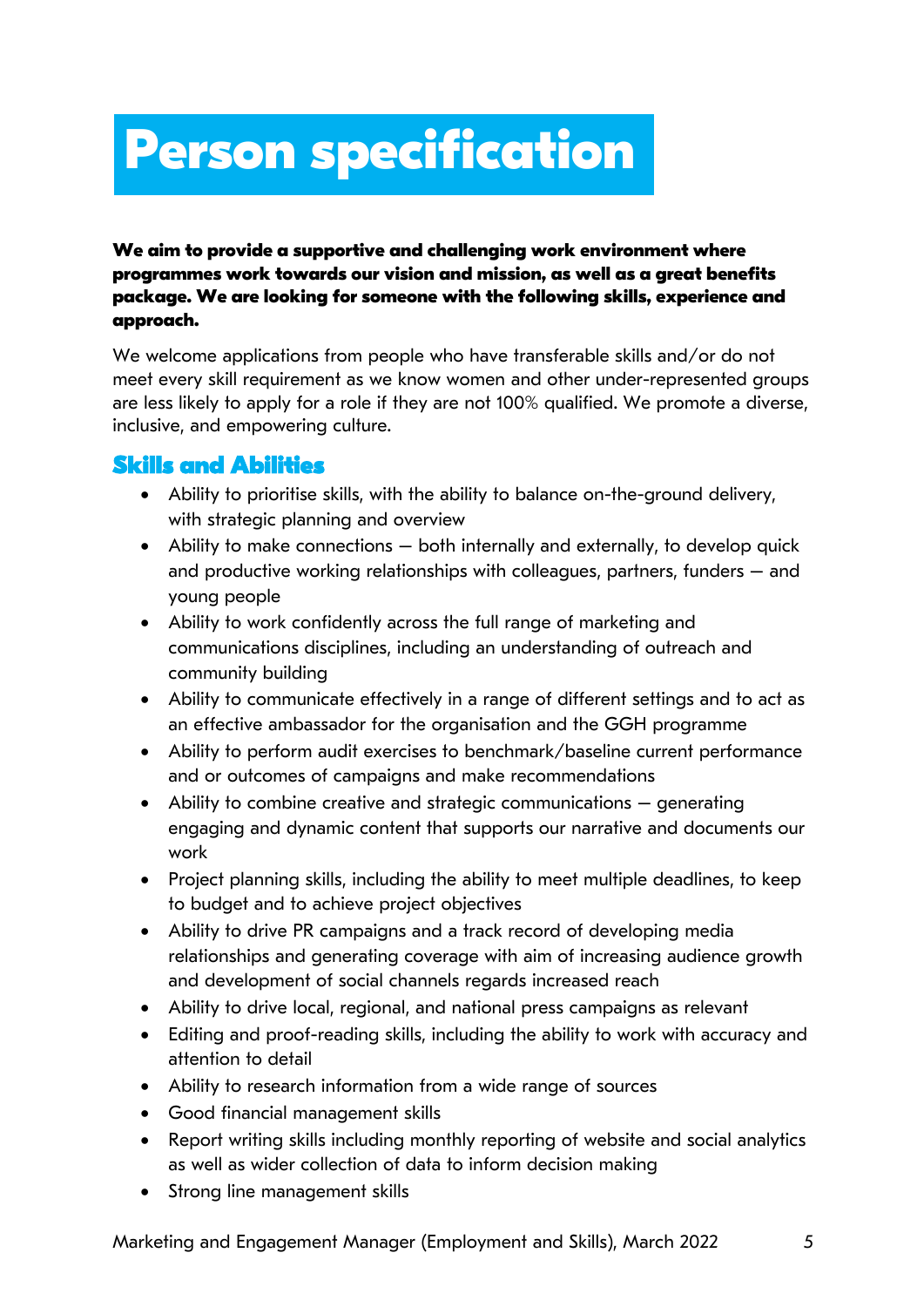#### **Knowledge/ Qualifications/ Training**

- Strategic marketing and communications planning
- Experience of working with web CMS
- Experience of working with social media platforms and tools
- Experience working with analytics, both web and social media
- Working knowledge of Microsoft Office, Adobe Creative Cloud (e.g. Photoshop, InDesign) and other computer software
- Understanding of data protection practise and GDPR compliance
- Knowledge of office systems and procedures

#### **Experience**

- Experience of working in partnership with and reporting to external stakeholder and funders - managing complex and sensitive relationships
- Experience of developing and delivering PR, communications, or marketing strategy
- Experience of event planning and management
- Experience of working in a busy team
- Experience of the management and control of budgets
- Experience of managing and co-ordinating staff and contractors
- Experience of brokering new and effective partnerships

#### **Approach**

- Is values driven, displaying a strong empathy with the values and vision of A New Direction and the Good Growth Hub (see the About GGH accompanying appendix)
- Is diplomatic, measured and exhibits trust and respect in colleagues, partners and the people we work with
- Exhibits a passionate interest in, and commitment to, the best outcomes for children and young people
- Demonstrates confidence in working with young people from a range of backgrounds, championing lived experiences
- Displays a commitment to Continuing Professional Development (CPD)
- Displays a commitment to working positively within a framework, which values and celebrates diversity

#### **Desirable**

- Has an interest in creative, cultural and digital sector
- Understanding of policy context around employment and education
- Knowledge of the changing landscape of East London, it's local communities and the growing business districts on and around Queen Elizabeth Olympic Park